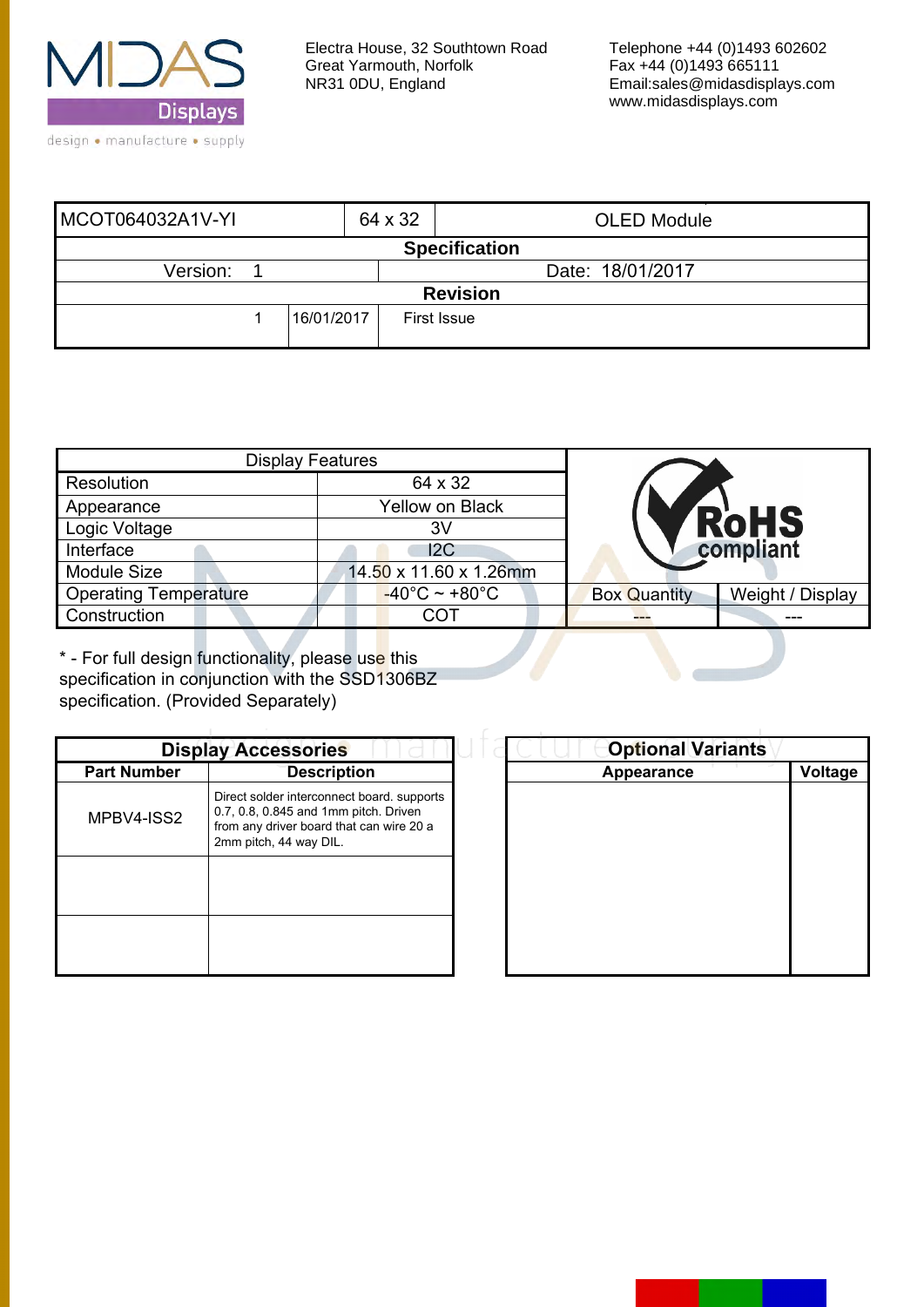### **General Specification**

The Features is described as follow:

- Dot Matrix: 64 x 32 Dots
- Module dimension: 14.5× 11.6 × 1.26 mm
- Active Area: 11.18×5.58 mm
- Pixel Size: 0.153 × 0.153mm
- Pixel Pitch:  $0.175 \times 0.175$  mm
- Display Mode: Passive Matrix
- Display Color: Yellow
- Drive Duty: 1/32 Duty
- IC: SSD1306BZ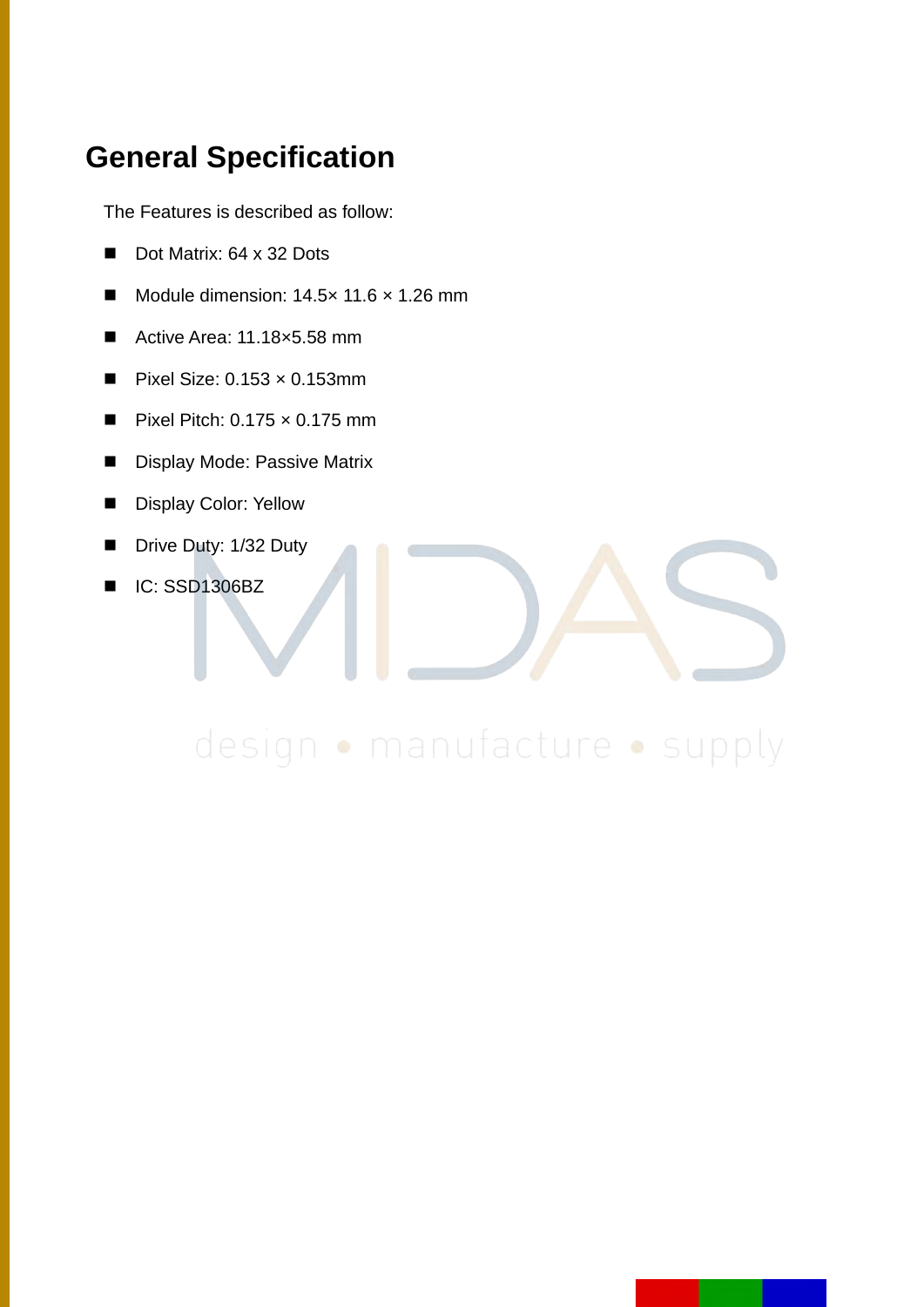# **Interface Pin Function**

| No.             |                  | Symbol Function                                                                                                                                 |
|-----------------|------------------|-------------------------------------------------------------------------------------------------------------------------------------------------|
| 1               | C <sub>2</sub> N |                                                                                                                                                 |
| $\overline{2}$  | C <sub>2</sub> P | Positive Terminal of the Flying Inverting Capacitor Negative Terminal of the                                                                    |
| 3               | C <sub>1</sub> P | Flying Boost Capacitor The charge-pump capacitors are required between<br>the terminals. They must be floated when the converter is not used.   |
| $\overline{4}$  | C <sub>1</sub> N |                                                                                                                                                 |
|                 | <b>VBAT</b>      | Power Supply for DC/DC Converter Circuit<br>This is the power supply pin for the internal buffer of the DC/DC voltage                           |
| 5               |                  | converter. It must be connected to external source when the converter is<br>used. It should be connected to VDD when the converter is not used. |
| 6               | <b>NC</b>        | No connection.                                                                                                                                  |
|                 |                  | <b>Ground of Logic Circuit</b>                                                                                                                  |
| $\overline{7}$  | <b>VSS</b>       | This is a ground pin. It acts as a reference for the logic pins. It must be                                                                     |
|                 |                  | connected to external ground.                                                                                                                   |
| 8               | <b>VDD</b>       | <b>Power Supply for Logic</b>                                                                                                                   |
|                 |                  | This is a voltage supply pin. It must be connected to external source.                                                                          |
|                 |                  | <b>Power Reset for Controller and Driver</b>                                                                                                    |
| 9               | RES#             | This pin is reset signal input. When the pin is low, initialization of the chip is                                                              |
|                 |                  | executed.                                                                                                                                       |
| 10              | <b>SCL</b>       | Host Data Input/Output Bus                                                                                                                      |
|                 |                  | When serial mode is selected, D1 will be the serial data input SDIN and D0                                                                      |
| 11              | <b>SDA</b>       | will be the serial clock input SCLK. When I2C mode is selected, D2 & D1                                                                         |
|                 |                  | should be tired together and serve as SDAout & SDAin in application and D0<br>is the serial clock input SCL.                                    |
|                 |                  | <b>Current Reference for Brightness Adjustment</b>                                                                                              |
| 12 <sup>2</sup> | <b>IREF</b>      | This pin is segment current reference pin. A resistor should be connected                                                                       |
|                 |                  | between this pin and VSS. Set the current lower than 12.5µA.                                                                                    |
|                 |                  | <b>Voltage Output High Level for COM Signal</b>                                                                                                 |
| 13              |                  | VCOMH This pin is the input pin for the voltage output high level for COM signals. A                                                            |
|                 |                  | capacitor should be connected between this pin and VSS.                                                                                         |
|                 |                  | <b>Power Supply for OEL Panel</b>                                                                                                               |
|                 |                  | This is the most positive voltage supply pin of the chip. A stabilization                                                                       |
| 14              | <b>VCC</b>       | capacitor should be connected between this pin and VSS when the converter                                                                       |
|                 |                  | is used. It must be connected to external source when the converter is not                                                                      |
|                 |                  | used.                                                                                                                                           |

a ka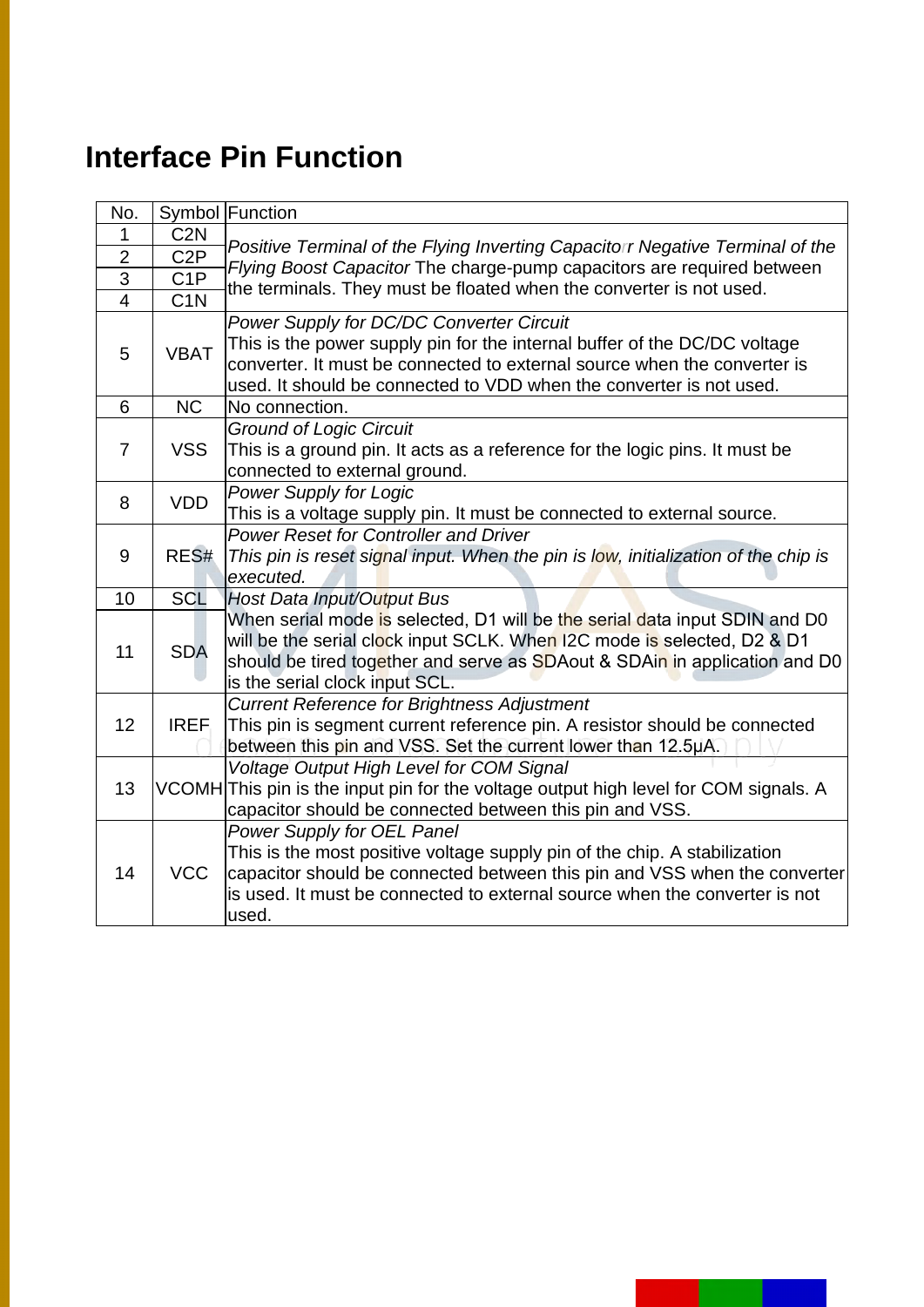### **Contour Drawing & Block Diagram**

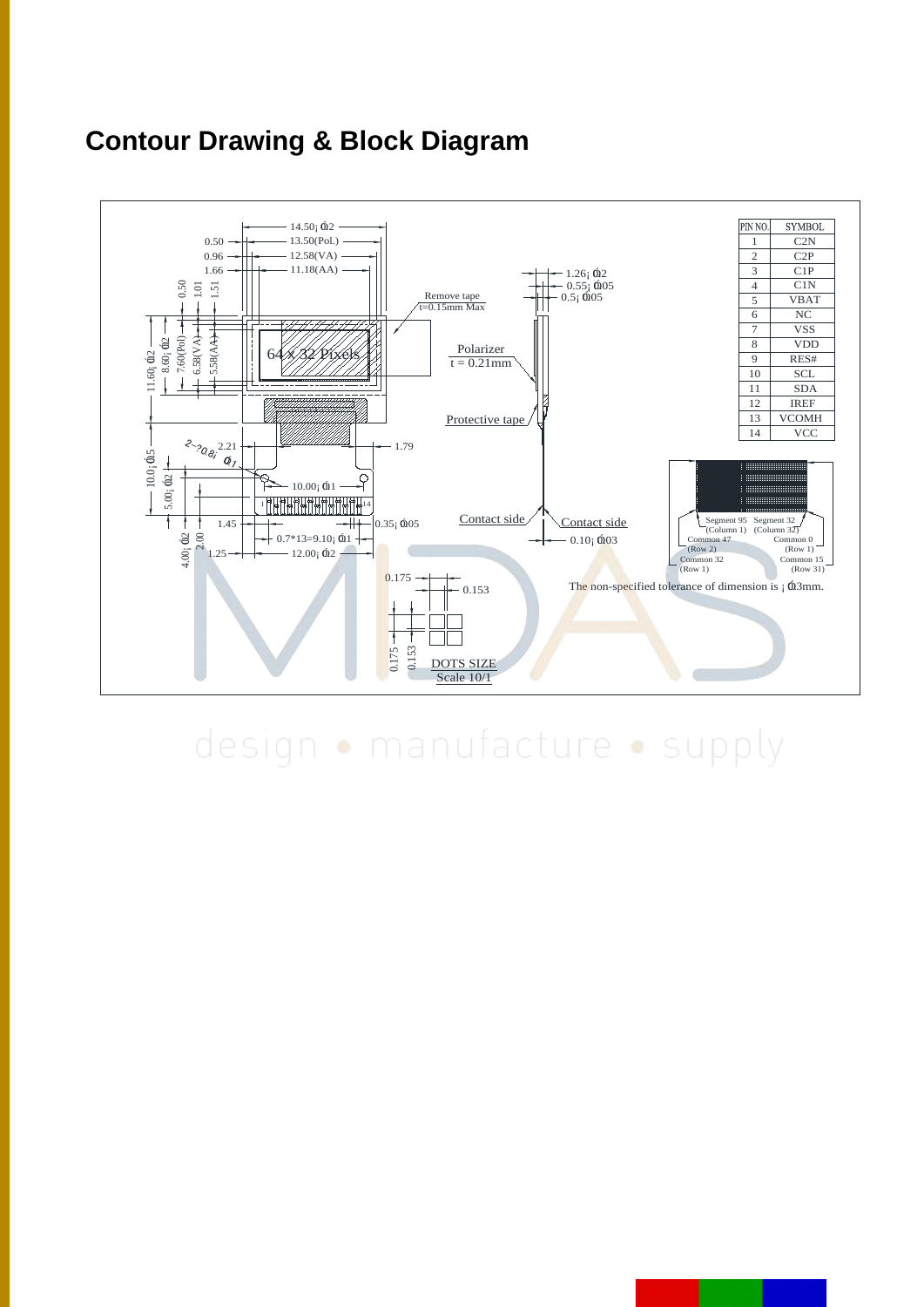### **FUNCTION BLOCK DIAGRAM**



\*For more information, please refer to Application Note provided by Midas Displays.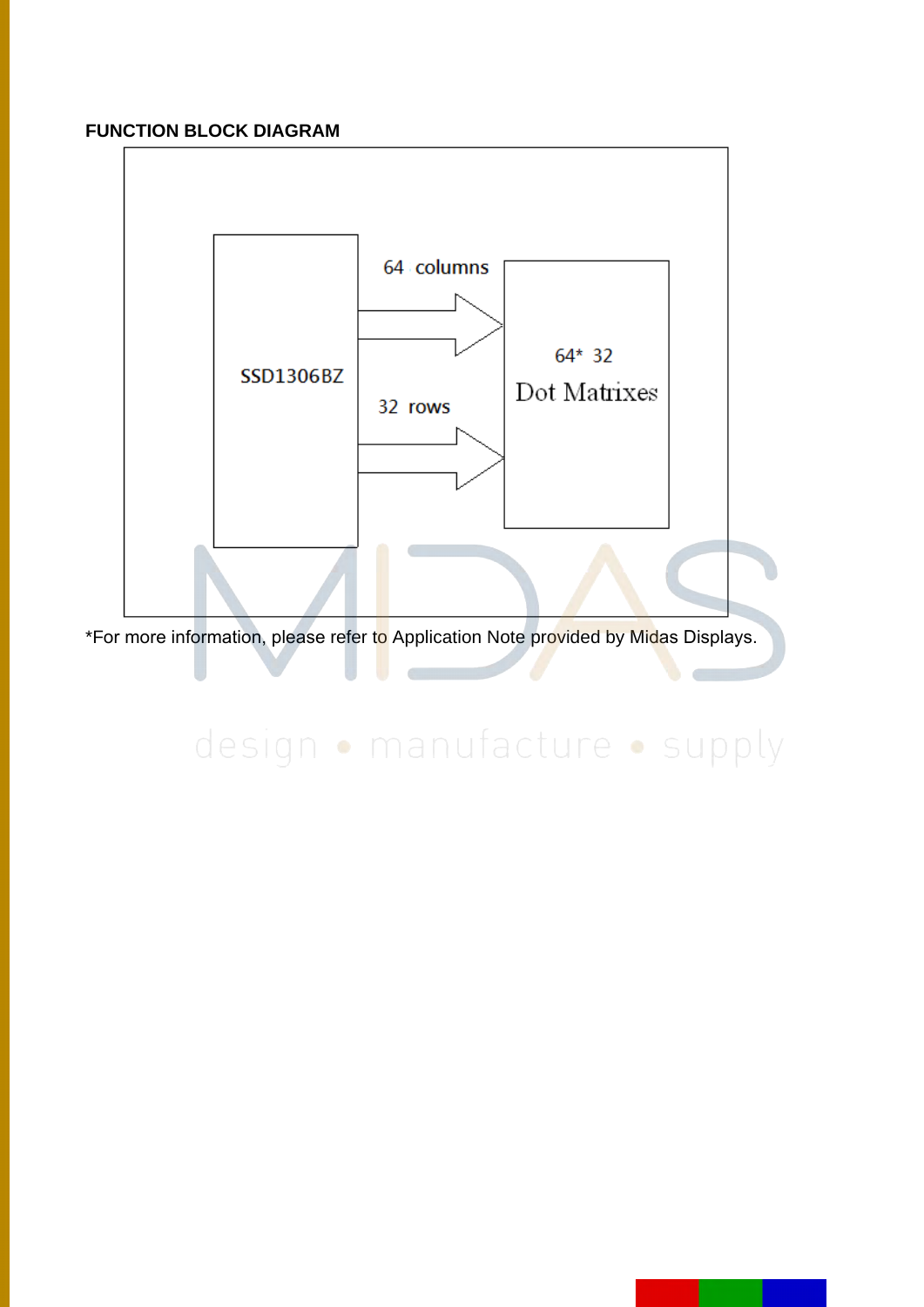# **Absolute Maximum Ratings**

| Parameter                    | Symbol     | Min   | <b>Max</b> | Unit        | <b>Notes</b> |
|------------------------------|------------|-------|------------|-------------|--------------|
| Supply Voltage for Logic     | <b>VDD</b> |       | 4          |             | 1,2          |
| Supply Voltage for Display   | <b>VCC</b> |       | 15         |             | 1,2          |
| <b>Operating Temperature</b> | <b>TOP</b> | $-40$ | $+80$      | $^{\circ}C$ |              |
| Storage Temperature          | TSTG       | $-40$ | $+80$      | $^{\circ}C$ |              |

Note 1: All the above voltages are on the basis of " $VSS = 0V$ ".

Note 2: When this module is used beyond the above absolute maximum ratings, permanent breakage of the module may occur. Also, for normal operations, it is desirable to use this module under the conditions according to Section 6 "Electrical Characteristics". If this module is used beyond these conditions, malfunctioning of the module can occur and the reliability of the module may deteriorate

### **Electrical Characteristics**

| <b>Item</b>                          | <b>Symbol</b> | <b>Condition</b> | <b>Min</b>       | <b>Typ</b> | <b>Max</b>       | <b>Unit</b> |
|--------------------------------------|---------------|------------------|------------------|------------|------------------|-------------|
| Supply Voltage for Logic             | <b>VDD</b>    |                  | 2.8              | 3.0        | 3.3              | V           |
| Supply Voltage for Display           | <b>VCC</b>    |                  | 7.0              | 7.5        | 7.8              | V           |
| Input High Volt.                     | <b>VIH</b>    |                  | $0.8 \times VDD$ |            | <b>VDDIO</b>     | V           |
| Input Low Volt.                      | <b>VIL</b>    |                  | 0                |            | $0.2 \times VDD$ | V           |
| Output High Volt.                    | <b>VOH</b>    |                  | $0.9 \times VDD$ |            | <b>VDDIO</b>     | V           |
| Output Low Volt.                     | <b>VOL</b>    |                  | $\overline{0}$   |            | $0.1 \times VDD$ | V           |
| 50% Check Board operating<br>Current | <b>ICC</b>    | $VCC=7.5V$       |                  | 5.0        | 20.0             | mA          |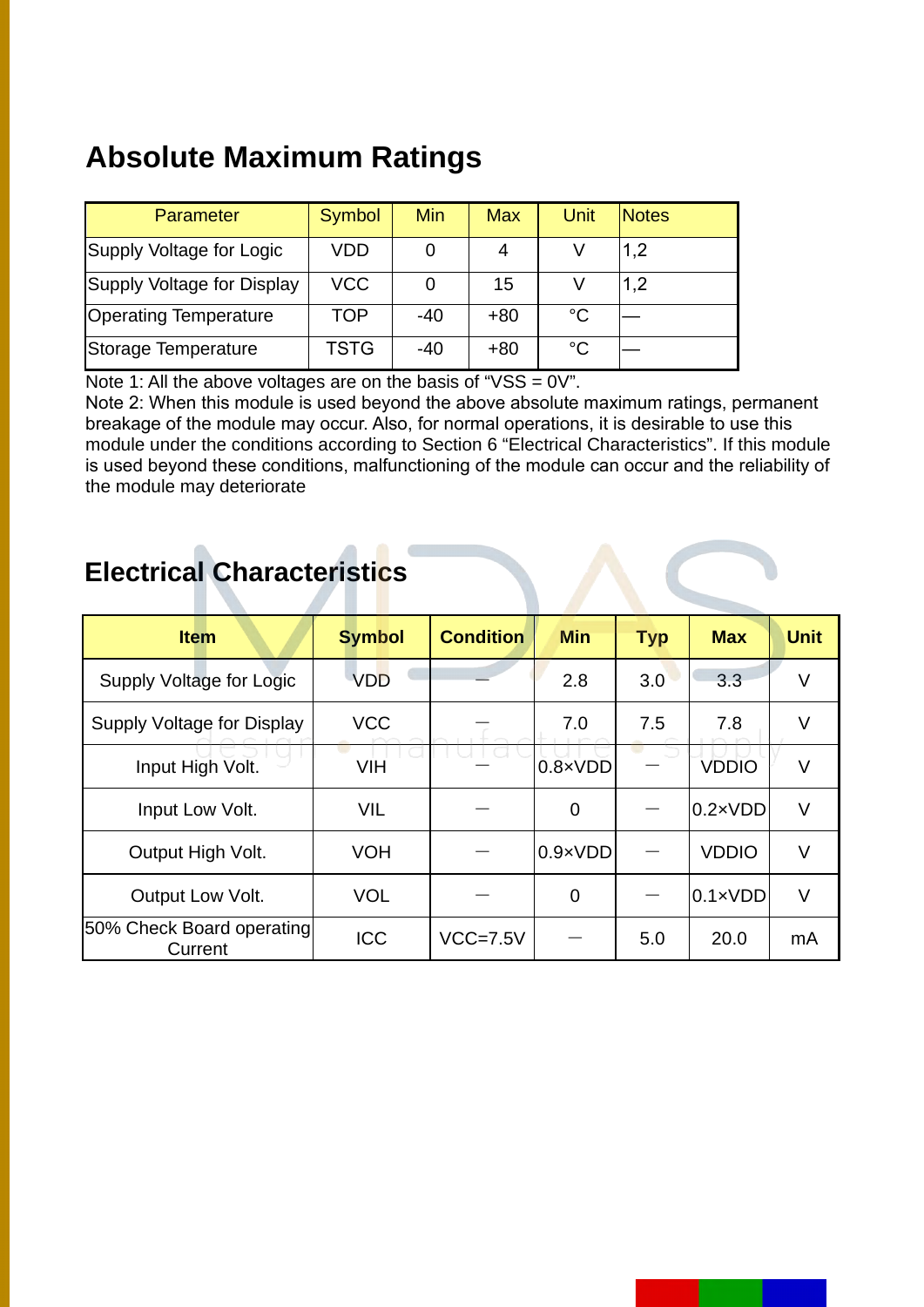## **Optical Characteristics**

| <b>Item</b>           | <b>Symbol</b>                                         | <b>Condition</b> | <b>Min</b> | <b>Typ</b> | <b>Max</b> | <b>Unit</b> |
|-----------------------|-------------------------------------------------------|------------------|------------|------------|------------|-------------|
| <b>View Angle</b>     | $($ V $)$ $\theta$                                    |                  | 160        |            |            | deg         |
|                       | $\phi(H)$                                             |                  | 160        |            |            | deg         |
| <b>Contrast Ratio</b> | <b>CR</b>                                             | Dark             | 2000:1     |            |            |             |
| <b>Response Time</b>  | T rise                                                |                  |            | 10         |            | μs          |
|                       | T fall                                                |                  |            | 10         |            | μs          |
|                       | Display with 50% check Board Brightness<br>160<br>180 |                  |            |            |            |             |
| CIEx(Yellow)          | x,y(CIE1931)                                          | 0.45             | 0.47       | 0.49       |            |             |
| CIEy(Yellow)          |                                                       | x,y(CIE1931)     | 0.48       | 0.50       | 0.52       |             |



## **OLED Lifetime**

| <b>ITEM</b>                   | <b>Conditions</b>                                                   | Min        | <b>Typ</b> | <b>Remark</b> |
|-------------------------------|---------------------------------------------------------------------|------------|------------|---------------|
| <b>Operating</b><br>Life Time | Ta=25 $°C$<br>/ Initial 50% check board<br>brightness Typical Value | 50,000 Hrs |            | <b>Note</b>   |

Notes:

- 1. Life time is defined the amount of time when the luminance has decayed to <50% of the initial value.
- 2. This analysis method uses life data obtained under accelerated conditions to extrapolate an estimated probability density function (*pdf*) for the product under normal use conditions.
- 3. Screen saving mode will extend OLED lifetime.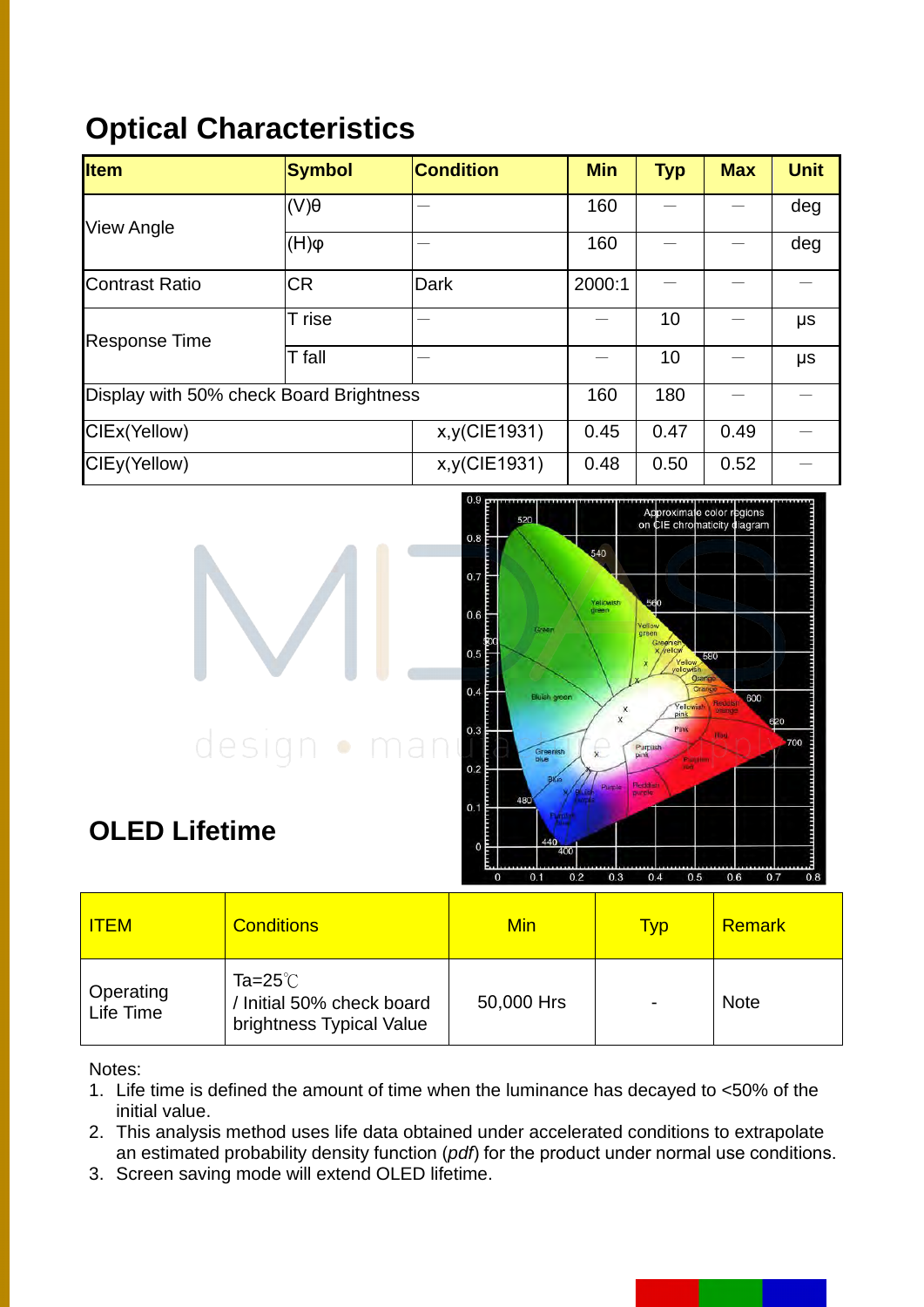# **Reliability**

### **Content of Reliability Test**

| <b>Environmental Test</b>                   |                                                                                                                                                                                    |                                                                                   |                               |  |  |  |
|---------------------------------------------|------------------------------------------------------------------------------------------------------------------------------------------------------------------------------------|-----------------------------------------------------------------------------------|-------------------------------|--|--|--|
| <b>Test Item</b>                            | <b>Content of Test</b>                                                                                                                                                             | <b>Test Condition</b>                                                             | Applicable<br><b>Standard</b> |  |  |  |
| High<br>Temperature<br>storage              | Endurance test applying the high<br>storage temperature for a long time.                                                                                                           | 80°C<br>240hrs                                                                    |                               |  |  |  |
| Low<br>Temperature<br>storage               | Endurance test applying the low storage -40°C<br>temperature for a long time.                                                                                                      | 240hrs                                                                            |                               |  |  |  |
| High<br>Temperature<br>Operation            | Endurance test applying the electric<br>stress (Voltage & Current) and the<br>thermal stress to the element for a long<br>time.                                                    | 80°C<br>240hrs                                                                    |                               |  |  |  |
| Low<br>Temperature<br>Operation             | Endurance test applying the electric<br>stress under low temperature for a long<br>time.                                                                                           | $-40^{\circ}$ C<br>240hrs                                                         |                               |  |  |  |
| High<br>Temperature/<br>Humidity<br>Storage | Endurance test applying the high<br>temperature and high humidity storage<br>for a long time.                                                                                      | 60°C,90%RH<br>240hrs                                                              |                               |  |  |  |
| Temperature<br>Cycle                        | Endurance test applying the low and<br>high temperature cycle.<br>$-40^{\circ}$ C<br>$25^{\circ}$ C<br>$80^{\circ}$ C<br>30min<br>5 <sub>min</sub><br>30 <sub>min</sub><br>1 cycle | -40°C/80°C<br>100 cycles                                                          |                               |  |  |  |
| <b>Mechanical Test</b>                      |                                                                                                                                                                                    |                                                                                   |                               |  |  |  |
| Vibration test                              | Endurance test applying the vibration<br>during transportation and using.                                                                                                          | 10~22Hz→1.5mmp-p<br>22~500Hz→1.5G<br>Total 0.5hr                                  |                               |  |  |  |
| Shock test                                  | Constructional and mechanical<br>endurance test applying the shock<br>during transportation.                                                                                       | 50G Half sin<br>wave 11 ms<br>3 times of each<br>direction                        |                               |  |  |  |
| Atmospheric<br>pressure test                | Endurance test applying the<br>atmospheric pressure during<br>transportation by air.                                                                                               | 115mbar<br>40hrs                                                                  |                               |  |  |  |
| Others                                      |                                                                                                                                                                                    |                                                                                   |                               |  |  |  |
| Static<br>electricity test                  | Endurance test applying the electric<br>stress to the terminal.                                                                                                                    | VS=±600V(contact),<br>±800v(air),<br>$RS = 330\Omega$<br>$CS = 150pF$<br>10 times |                               |  |  |  |

\*\*\* Supply voltage for OLED system =Operating voltage at 25℃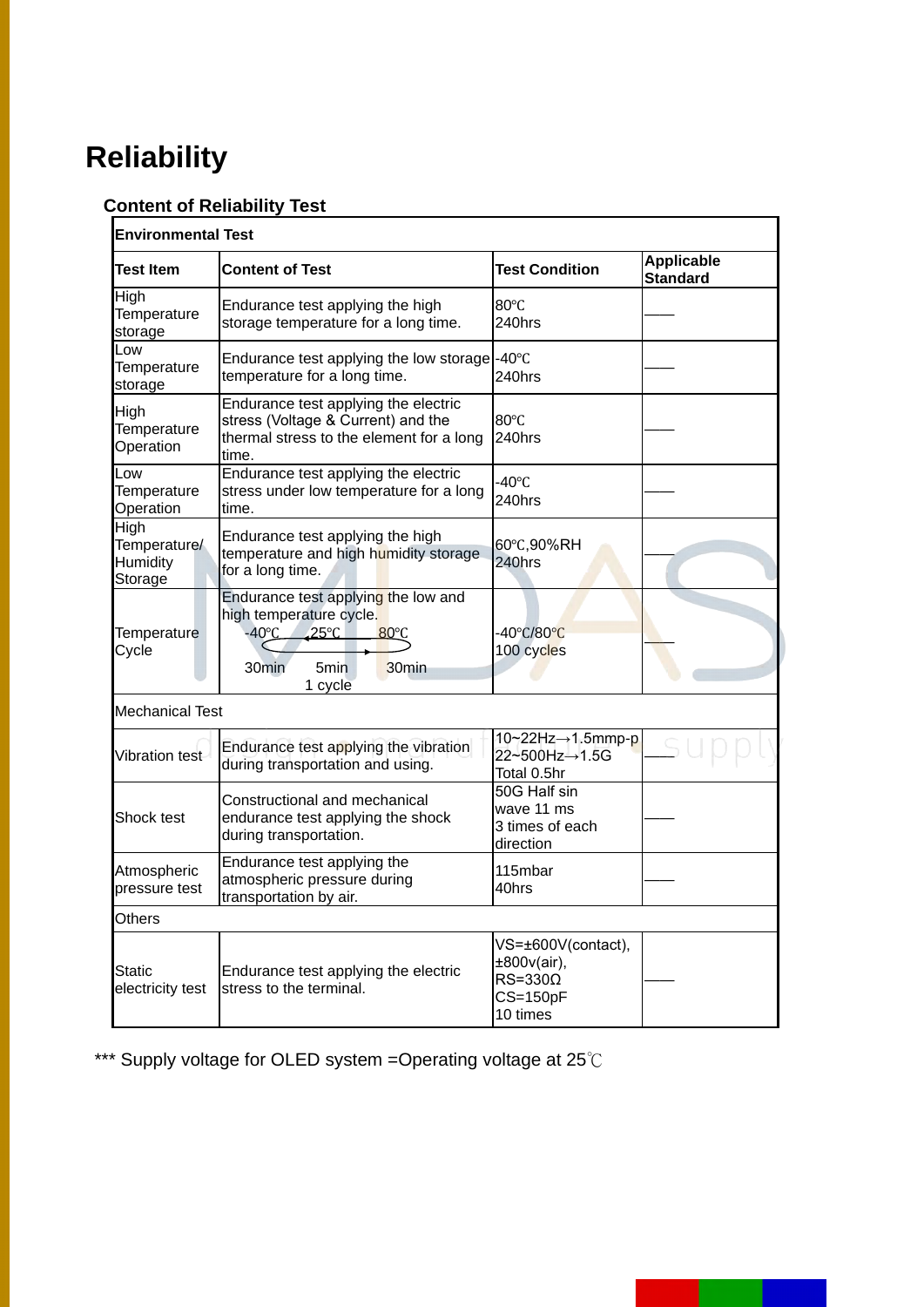#### **Test and measurement conditions**

- 1. All measurements shall not be started until the specimens attain to temperature stability. After the completion of the described reliability test, the samples were left at room temperature for 2 hrs prior to conducting the failure test at 23±5°C; 55±15% RH.
- 2. All-pixels-on is used as operation test pattern.
- 3. The degradation of Polarizer are ignored for High Temperature storage, High Temperature/ Humidity Storage, Temperature Cycle

#### **Evaluation criteria**

- 1. The function test is OK.
- 2. No observable defects.
- 3. Luminance: > 50% of initial value.
- 4. Current consumption: within  $\pm$  50% of initial value.

#### **APPENDIX:**

#### **RESIDUE IMAGE**

Because the pixels are lighted in different time, the luminance of active pixels may reduce or differ from inactive pixels. Therefore, the residue image will occur. To avoid the residue image, every pixel needs to be lighted up uniformly.

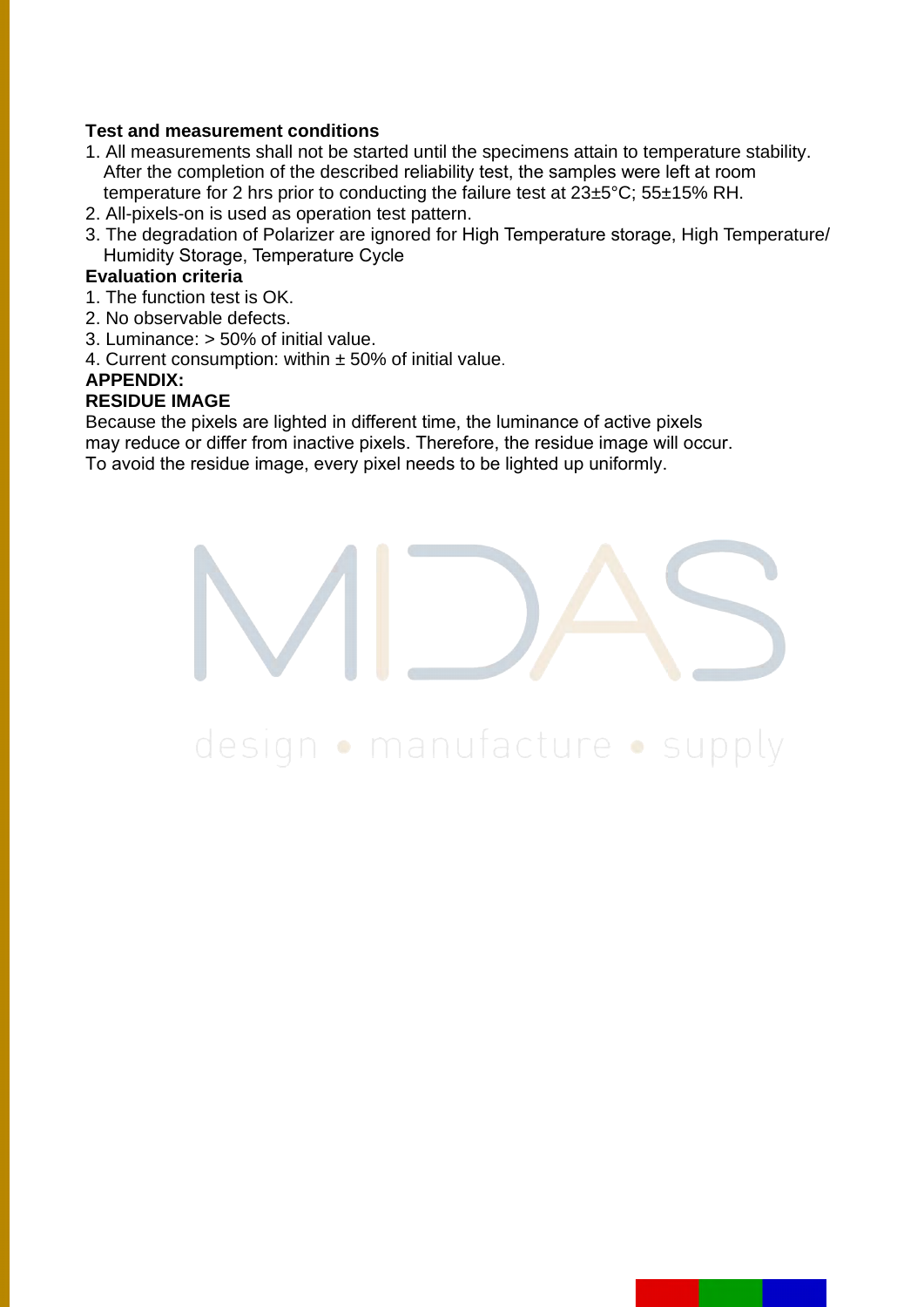# **Inspection specification**

| <b>NO</b> | Item                                                                                        | Criterion                                                                                                                                                                                                                                                                                                                   |                                 |                                                                                                                          |                                                                                       | AQL |
|-----------|---------------------------------------------------------------------------------------------|-----------------------------------------------------------------------------------------------------------------------------------------------------------------------------------------------------------------------------------------------------------------------------------------------------------------------------|---------------------------------|--------------------------------------------------------------------------------------------------------------------------|---------------------------------------------------------------------------------------|-----|
| 01        | Electrical<br><b>Testing</b>                                                                | 1.1 Missing vertical, horizontal segment, segment contrast<br>defect.<br>1.2 Missing character, dot or icon.<br>1.3 Display malfunction.<br>1.4 No function or no display.<br>1.5 Current consumption exceeds product specifications.<br>1.6 OLED viewing angle defect.<br>1.7 Mixed product types.<br>1.8 Contrast defect. |                                 |                                                                                                                          |                                                                                       |     |
| 02        | <b>Black or</b><br>white<br>spots on<br><b>OLED</b><br>(display<br>only)                    | three white or black spots present.<br>3mm.                                                                                                                                                                                                                                                                                 |                                 | 2.1 White and black spots on display ≦0.25mm, no more than<br>2.2 Densely spaced: No more than two spots or lines within |                                                                                       | 2.5 |
| 03        | <b>OLED</b><br>black<br>spots,<br>white<br>spots,<br>contamina<br>tion<br>(non-displ<br>ay) | 3.1 Round type: As<br>following drawing<br>$\Phi = (x + y)/2$                                                                                                                                                                                                                                                               |                                 | <b>SIZE</b><br>$\Phi \leq 0.10$<br>0.10<<br>$\Phi \leq 0.20$<br>0.20<<br>$\Phi \leq 0.25$<br>$0.25<\Phi$                 | Acceptable Q<br><b>TY</b><br>Accept no<br>dense<br>$\overline{2}$<br>$\mathbf 1$<br>0 | 2.5 |
|           |                                                                                             | 3.2 Line type : (As following drawing)                                                                                                                                                                                                                                                                                      | Length<br>$L \le 3.0$<br>$≤2.5$ | Width<br>$W \le 0.02$<br>$0.02\!<\!W\!\leq\!0.03$<br>$0.03 < W \le 0.05$<br>$0.05\!<\!W$                                 | Acceptable Q TY<br>Accept no dense<br>$\overline{2}$<br>As round type                 | 2.5 |
| 04        | Polarizer<br>bubbles                                                                        | If bubbles are visible,<br>judge using black spot<br>specifications, not easy<br>to find, must check in<br>specify direction.                                                                                                                                                                                               |                                 | $Size \Phi$<br>$\Phi \leq 0.20$<br>$0.20 \le \Phi \le 0.50$<br>$0.50 \le \Phi \le 1.00$<br>$1.00<\Phi$<br>Total Q TY     | Acceptable Q TY<br>Accept no dense<br>3<br>$\overline{2}$<br>$\overline{0}$<br>3      | 2.5 |

a ka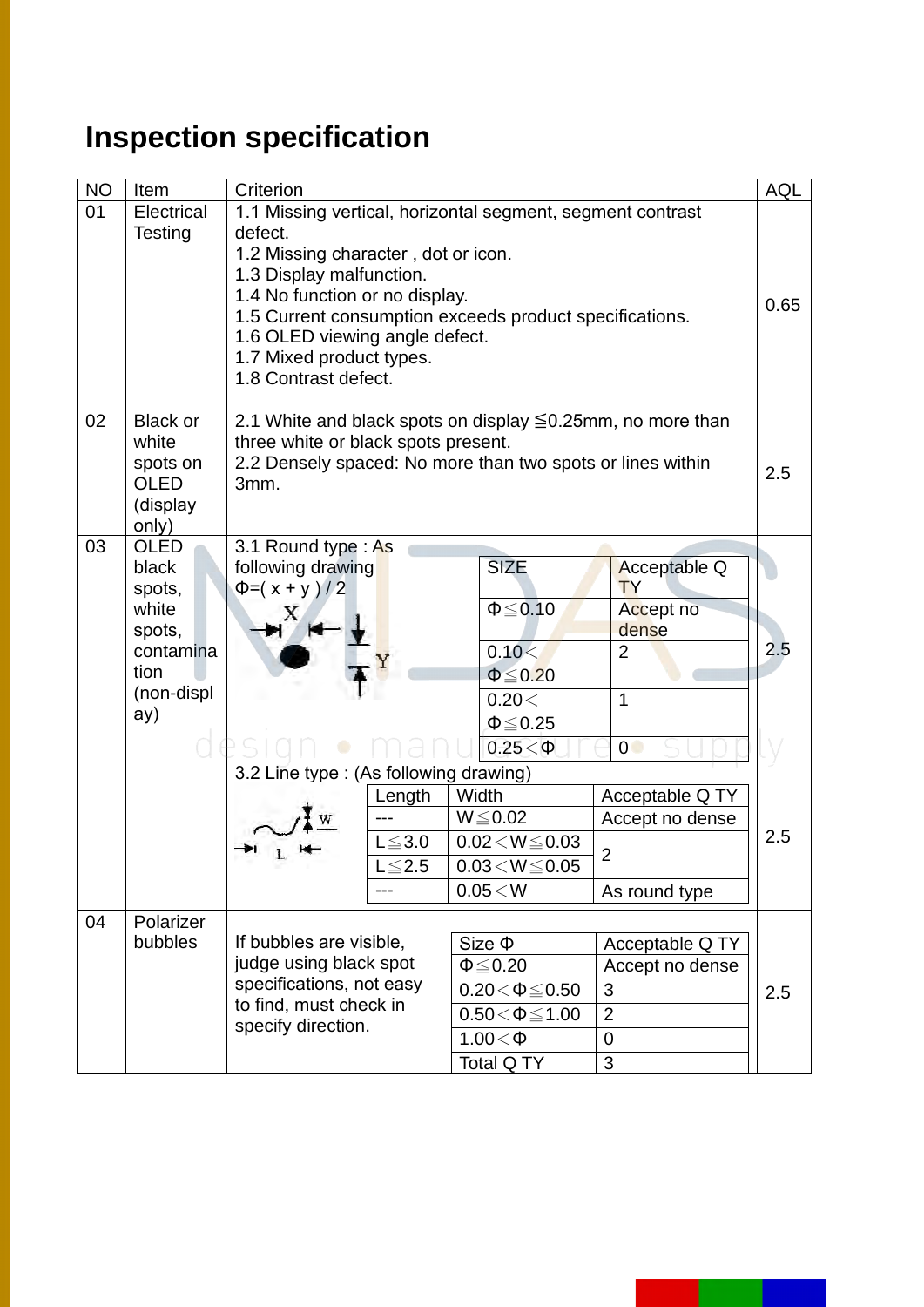| <b>NO</b> | Item             | Criterion                                                                             |                                                                           |                   | <b>AQL</b> |  |
|-----------|------------------|---------------------------------------------------------------------------------------|---------------------------------------------------------------------------|-------------------|------------|--|
| 05        | <b>Scratches</b> | Follow NO.3 OLED black spots, white spots, contamination                              |                                                                           |                   |            |  |
|           |                  | <b>Symbols Define:</b><br>x: Chip length<br>k: Seal width<br>L: Electrode pad length: | y: Chip width<br>t: Glass thickness a: OLED side length                   | z: Chip thickness |            |  |
|           |                  | 6.1 General glass chip:<br>6.1.1 Chip on panel surface and crack between panels:      |                                                                           |                   |            |  |
|           |                  | z: Chip thickness                                                                     | y: Chip width                                                             | x: Chip length    |            |  |
| 06        | Chipped          | $Z \leq 1/2t$                                                                         | Not over viewing<br>area                                                  | $x \leq 1/8a$     | 2.5        |  |
|           | glass            | $1/2t < z \leq 2t$                                                                    | Not exceed 1/3k                                                           | $x \leq 1/8a$     |            |  |
|           |                  | 6.1.2 Corner crack:                                                                   | $\odot$ If there are 2 or more chips, x is total length of each chip.     |                   |            |  |
|           |                  | z: Chip thickness                                                                     | y: Chip width                                                             | x: Chip length    |            |  |
|           |                  | $Z \leq 1/2t$                                                                         | Not over viewing<br>area                                                  | $x \leq 1/8a$     |            |  |
|           |                  | $1/2t < z \leq 2t$                                                                    | Not exceed 1/3k                                                           | $x \leq 1/8a$     |            |  |
|           |                  |                                                                                       | $\odot$ If there are 2 or more chips, x is the total length of each chip. |                   |            |  |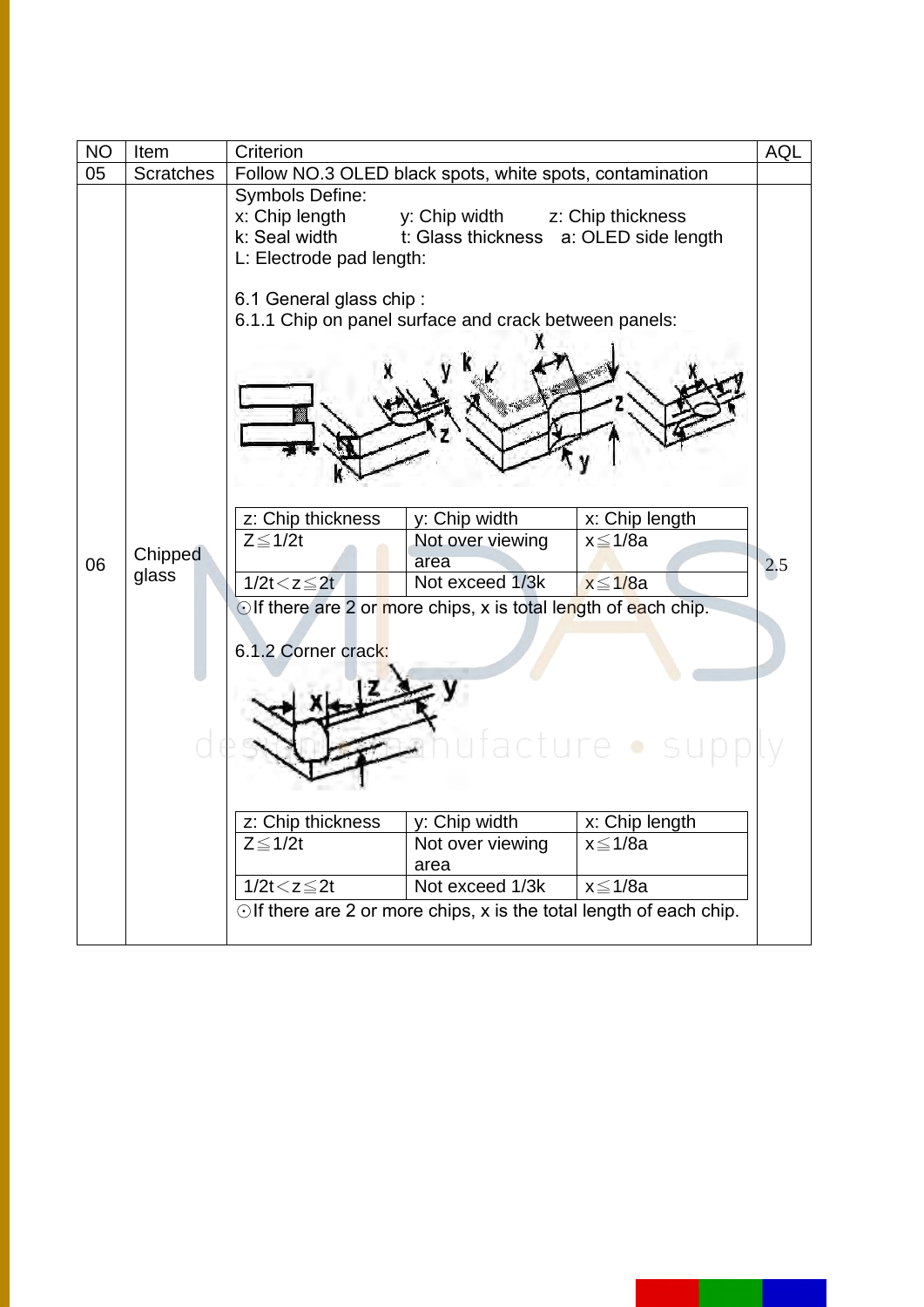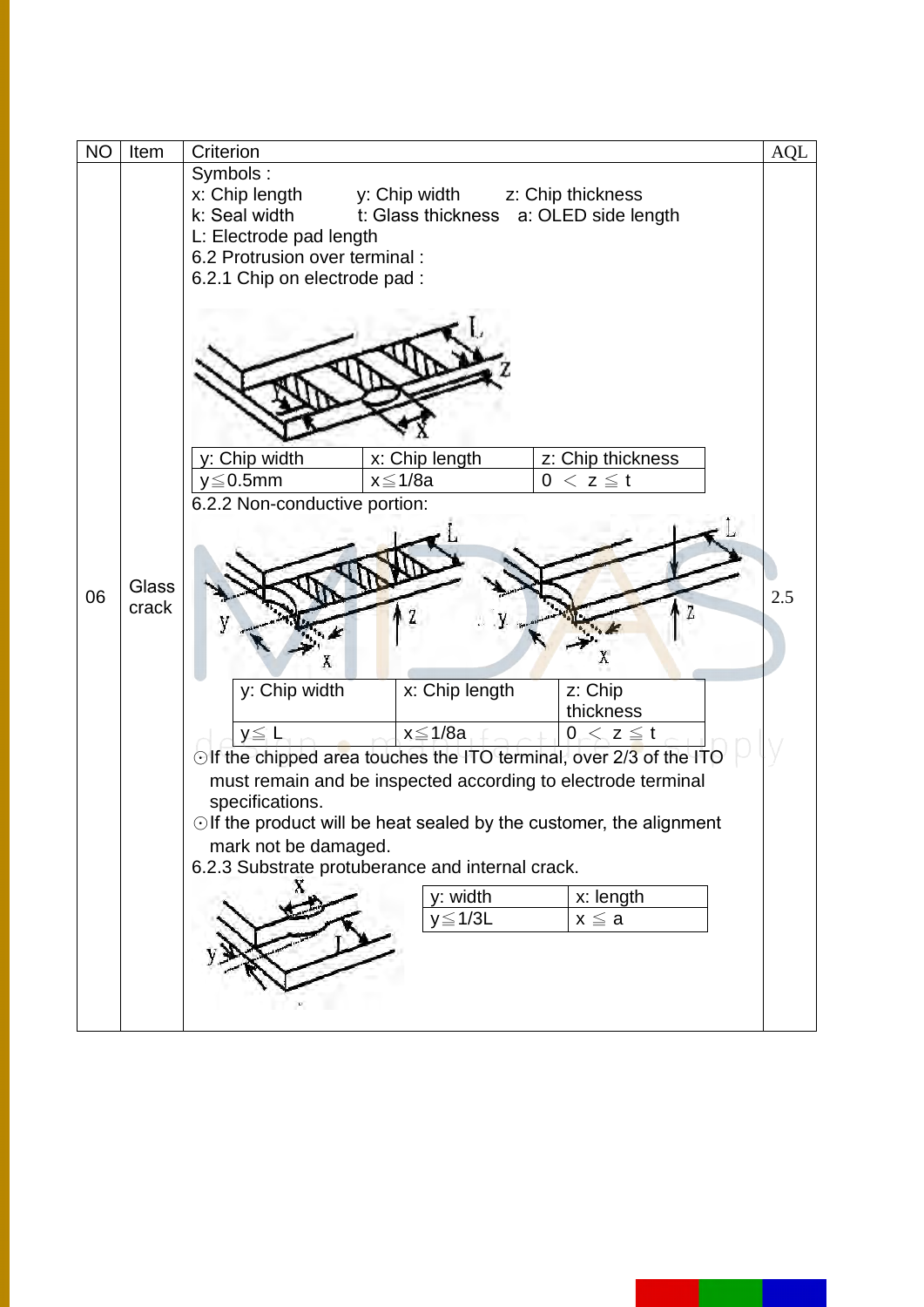| NO | Item                         | Criterion                                                                                                                                                                                                                                                                                                                                                                                                                                                                                                                                                                                                                                                                                                                                                                                                    | <b>AQL</b>                                              |
|----|------------------------------|--------------------------------------------------------------------------------------------------------------------------------------------------------------------------------------------------------------------------------------------------------------------------------------------------------------------------------------------------------------------------------------------------------------------------------------------------------------------------------------------------------------------------------------------------------------------------------------------------------------------------------------------------------------------------------------------------------------------------------------------------------------------------------------------------------------|---------------------------------------------------------|
| 07 | Cracked<br>glass             | The OLED with extensive crack is not acceptable.                                                                                                                                                                                                                                                                                                                                                                                                                                                                                                                                                                                                                                                                                                                                                             | 2.5                                                     |
| 08 | <b>Backlight</b><br>elements | 8.1 Illumination source flickers when lit.<br>8.2 Spots or scratched that appear when lit must be judged.<br>Using OLED spot, lines and contamination standards.<br>8.3 Backlight doesn't light or color wrong.                                                                                                                                                                                                                                                                                                                                                                                                                                                                                                                                                                                              |                                                         |
| 09 | <b>Bezel</b>                 | 9.1 Bezel may not have rust, be deformed or have<br>fingerprints, stains or other contamination.<br>9.2 Bezel must comply with job specifications.                                                                                                                                                                                                                                                                                                                                                                                                                                                                                                                                                                                                                                                           |                                                         |
| 10 | PCB、COB                      | 10.1 COB seal may not have pinholes larger than 0.2mm or<br>contamination.<br>10.2 COB seal surface may not have pinholes through to the<br>IC.<br>10.3 The height of the COB should not exceed the height<br>indicated in the assembly diagram.<br>10.4 There may not be more than 2mm of sealant outside the<br>seal area on the PCB. And there should be no more than<br>three places.<br>10.5 No oxidation or contamination PCB terminals.<br>10.6 Parts on PCB must be the same as on the production<br>characteristic chart. There should be no wrong parts,<br>missing parts or excess parts.<br>10.7 The jumper on the PCB should conform to the product<br>characteristic chart.<br>10.8 If solder gets on bezel tab pads, OLED pad, zebra pad<br>or screw hold pad, make sure it is smoothed down. | 2.5<br>2.5<br>0.65<br>2.5<br>2.5<br>0.65<br>0.65<br>2.5 |
| 11 | Soldering                    | 11.1 No un-melted solder paste may be present on the PCB.<br>11.2 No cold solder joints, missing solder connections,<br>oxidation or icicle.<br>11.3 No residue or solder balls on PCB.<br>11.4 No short circuits in components on PCB.                                                                                                                                                                                                                                                                                                                                                                                                                                                                                                                                                                      | 2.5<br>2.5<br>2.5<br>0.65                               |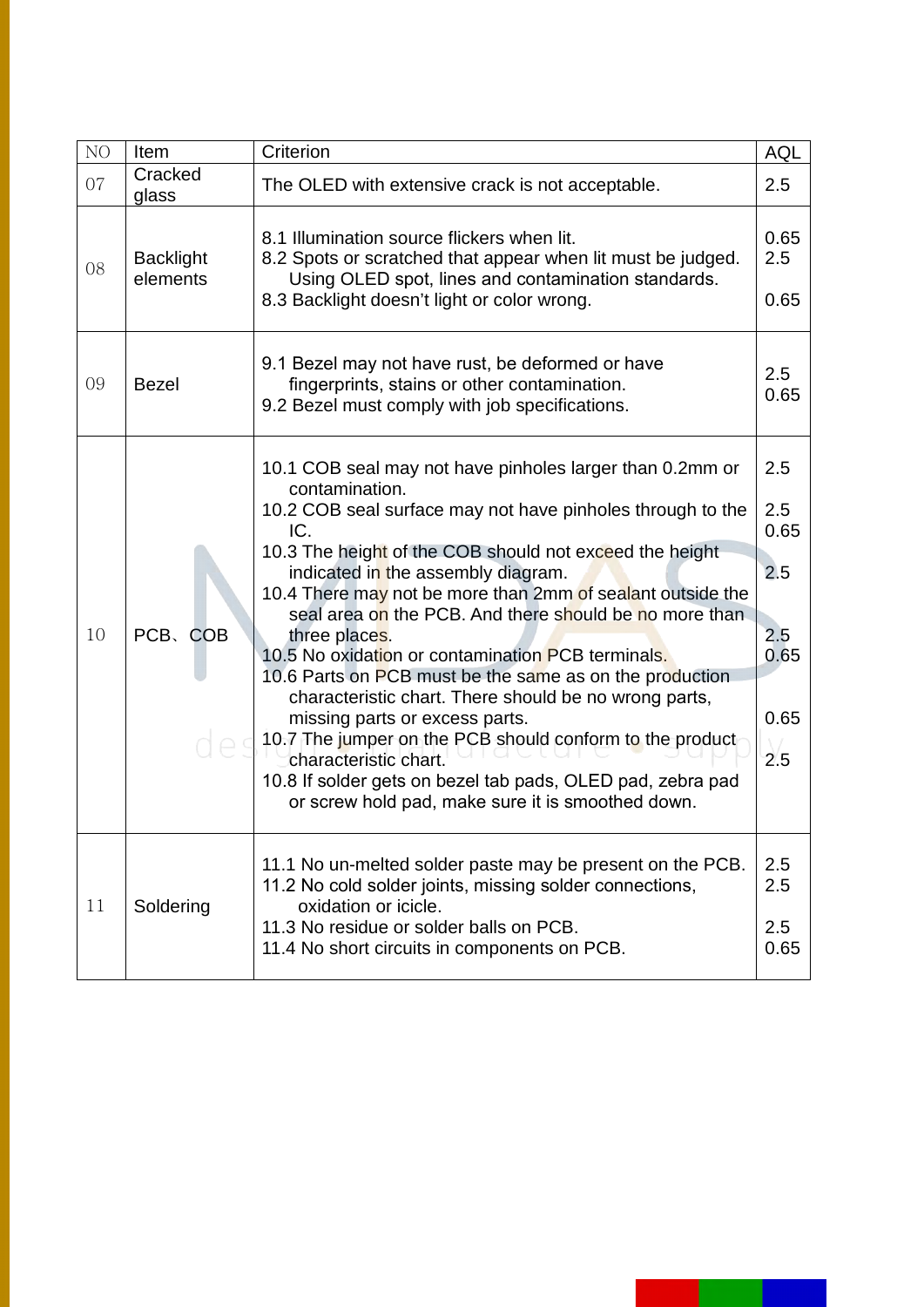| <b>NO</b> | Item                  | Criterion                                                                                                                                                                                                                                                                                                                                                                                                                                                                                                                                                                                                                                                                                                                                                                 | <b>AQL</b>                                                                     |
|-----------|-----------------------|---------------------------------------------------------------------------------------------------------------------------------------------------------------------------------------------------------------------------------------------------------------------------------------------------------------------------------------------------------------------------------------------------------------------------------------------------------------------------------------------------------------------------------------------------------------------------------------------------------------------------------------------------------------------------------------------------------------------------------------------------------------------------|--------------------------------------------------------------------------------|
| 12        | General<br>appearance | 12.1 No oxidation, contamination, curves or, bends on<br>interface Pin (OLB) of TCP.<br>12.2 No cracks on interface pin (OLB) of TCP.<br>12.3 No contamination, solder residue or solder balls on<br>product.<br>12.4 The IC on the TCP may not be damaged, circuits.<br>12.5 The uppermost edge of the protective strip on the<br>interface pin must be present or look as if it cause the<br>interface pin to sever.<br>12.6 The residual rosin or tin oil of soldering (component or<br>chip component) is not burned into brown or black color.<br>12.7 Sealant on top of the ITO circuit has not hardened.<br>12.8 Pin type must match type in specification sheet.<br>12.9 OLED pin loose or missing pins.<br>12.10 Product packaging must the same as specified on | 2.5<br>0.65<br>2.5<br>2.5<br>2.5<br>2.5<br>2.5<br>0.65<br>0.65<br>0.65<br>0.65 |
|           |                       | packaging specification sheet.<br>12.11 Product dimension and structure must conform to<br>product specification sheet.                                                                                                                                                                                                                                                                                                                                                                                                                                                                                                                                                                                                                                                   |                                                                                |
|           |                       |                                                                                                                                                                                                                                                                                                                                                                                                                                                                                                                                                                                                                                                                                                                                                                           |                                                                                |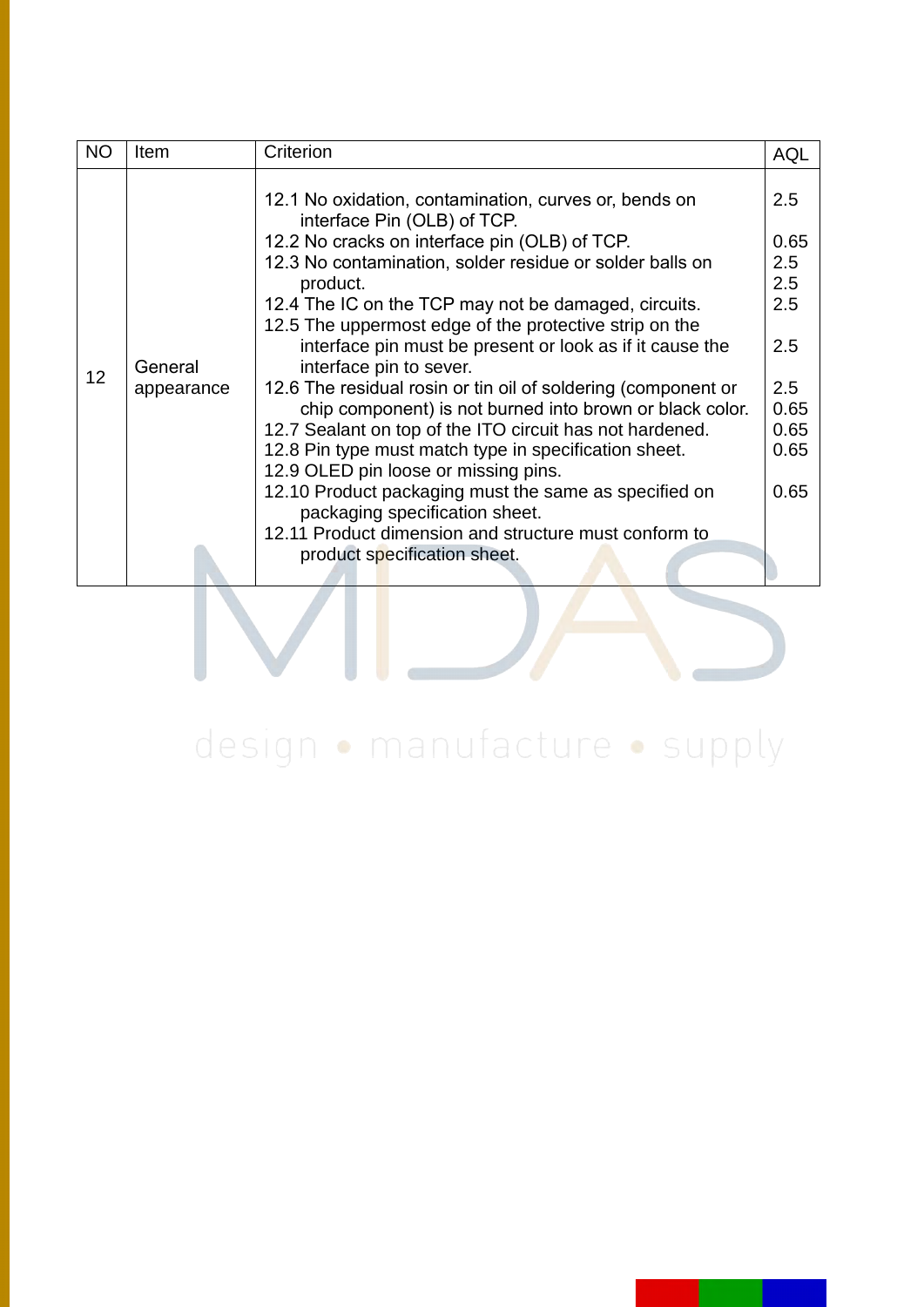| <b>Check Item</b>                                               | <b>Classification</b> | Criteria                                                      |  |
|-----------------------------------------------------------------|-----------------------|---------------------------------------------------------------|--|
| No Display                                                      | Major                 |                                                               |  |
| <b>Missing Line</b>                                             | Major                 |                                                               |  |
| <b>Pixel Short</b>                                              | Major                 |                                                               |  |
| <b>Darker Short</b>                                             | Major                 |                                                               |  |
| <b>Wrong Display</b>                                            | Major                 |                                                               |  |
| Un-uniform<br>$B/A \times 100\% < 70\%$<br>A/C x $100\% < 70\%$ | Major                 | Normal<br>A<br>Dark Pixel<br>$\, {\bf B}$<br>Light Pixel<br>C |  |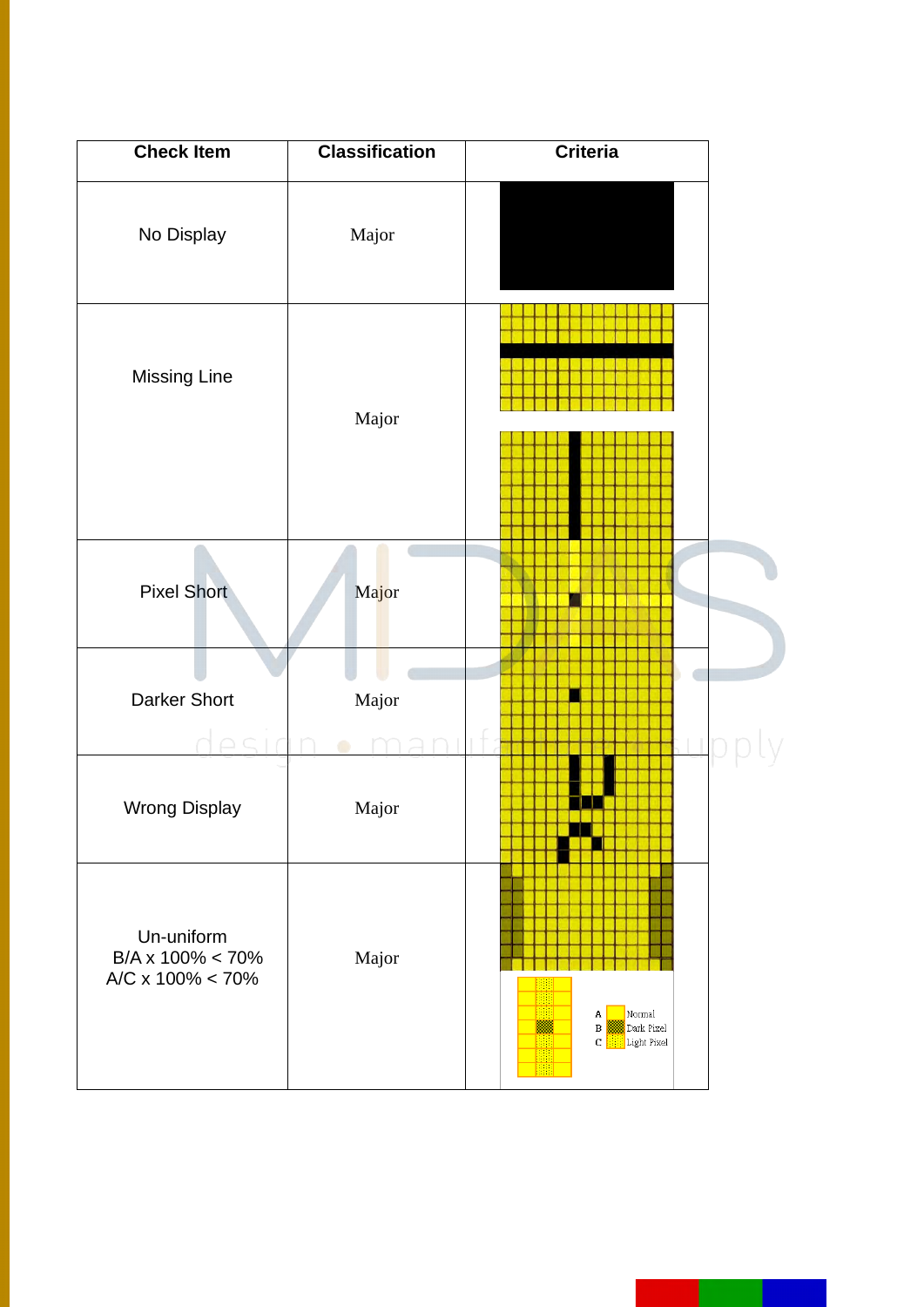### **Precautions in use of OLED Modules**

(1) Avoid applying excessive shocks to module or making any alterations or modifications to it.

(2) Don't make extra holes on the printed circuit board, modify its shape or change the components of OLED display module.

- (3) Don't disassemble the OLED display module.
- (4) Don't operate it above the absolute maximum rating.
- (5) Don't drop, bend or twist OLED display module.
- (6) Soldering: only to the I/O terminals.

(7) Storage: please storage in anti-static electricity container and clean environment.

(8) It's pretty common to use "Screen Saver" to extend the lifetime and Don't use fix information for long time in real application.

(9) Don't use fixed information in OLED panel for long time, that will extend "screen burn" effect time..

(10) Midas has the right to change the passive components, including R2and R3 adjust resistors. (Resistors, capacitors and other passive components will have different appearance and color caused by the different supplier.)

(11) Midas have the right to change the PCB Rev. (In order to satisfy the supplying stability, management optimization and the best product performance...etc, under the premise of not affecting the electrical characteristics and external dimensions, Midas have the right to modify the version.)

### **Handling Precautions**

- (1) Since the display panel is being made of glass, do not apply mechanical impacts such us dropping from a high position.
- (2) If the display panel is broken by some accident and the internal organic substance leaks out, be careful not to inhale nor lick the organic substance.
- (3) If pressure is applied to the display surface or its neighborhood of the OLED display module, the cell structure may be damaged and be careful not to apply pressure to these sections.
- (4) The polarizer covering the surface of the OLED display module is soft and easily scratched. Please be careful when handling the OLED display module.
- (5) When the surface of the polarizer of the OLED display module has soil, clean the surface. It takes advantage of by using following adhesion tape.
- \* Scotch Mending Tape No. 810 or an equivalent

Never try to breathe upon the soiled surface nor wipe the surface using cloth containing solvent Also, pay attention that the following liquid and solvent may spoil the polarizer: \* Water

- \* Ketone
- \* Aromatic Solvents
- (6) Hold OLED display module very carefully when placing OLED display module into the System housing. Do not apply excessive stress or pressure to OLED display module. And, do not over bend the film with electrode pattern layouts. These stresses will influence the display performance. Also, secure sufficient rigidity for the outer cases.